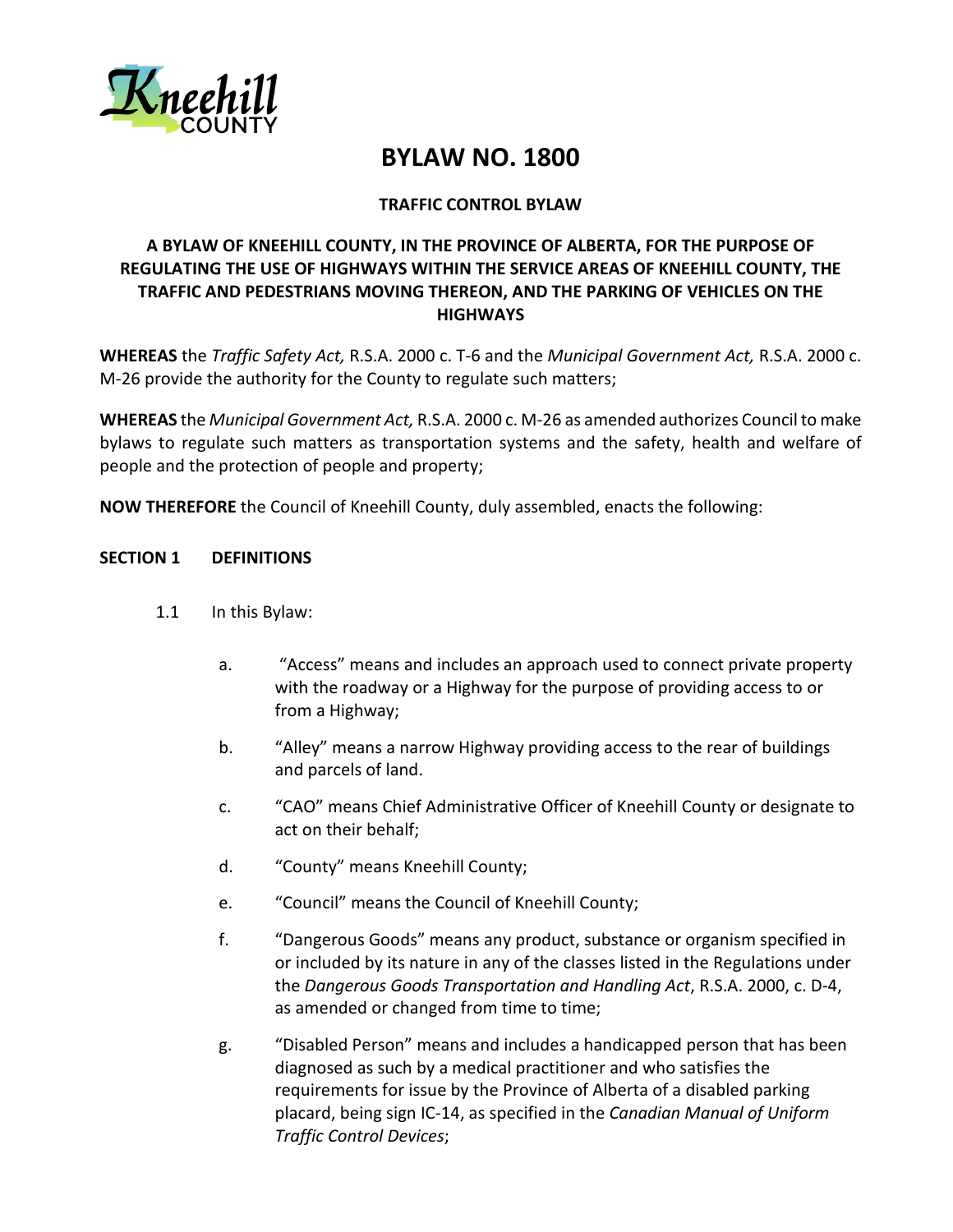- h. "Disabled Persons Parking Zone" means a parking spot, whether on public or private property reserved for disabled persons parking and which has been so designated by a Traffic Control Device erected by the County or a landowner as the case may be;
- i. "Driver or Operator" means a person who drives or is in actual physical control of a Vehicle;
- j. "Enforcement Officer" means any Peace Officer, Bylaw Enforcement Officer, RCMP Officer, or person authorized by Council to enforce the provisions of this Bylaw.
- k. "Hamlet" means an unincorporated community administered by and within the boundaries of Kneehill County.
- l. "Highway" means throughfare, street, road, trail, avenue, parkway, driveway, viaduct, lane, square, bridge, causeway, trestleway or other place, whether publicly or privately owned, any part of which the public is ordinarily entitled or permitted to use for the passage or parking of Vehicles and includes:
	- i A sidewalk including a boulevard adjacent to the sidewalk; and
	- ii If a ditch lies adjacent to and parallel with the roadway, the ditch; and
	- iii If a Highway right of way is contained between fences or between a fence and one side of the roadway, all the land between the fences, or all the land between the fence and the edge of the roadway, as the case may be;
- m. "Implement of Husbandry" means a tractor designed and used for agricultural purposes, or a Vehicle designed and adapted exclusively for agricultural, horticultural, aquacultural or livestock raising operations;
- n. "Maximum Allowable Weight" means the weight that may be borne by a commercial Vehicle;
- o. "Motor Vehicle" means a Vehicle propelled by any power other than muscular power, or a moped;
- p. "Off Highway Vehicle" means any motorized mode of transportation built for cross-country travel on land, water, snow, ice or marsh or swamp land or on other natural terrain without limiting the generality of the foregoing, includes, when specifically designed for such travel;
	- i 4-wheel drive Vehicles,
	- ii low pressure tire Vehicles,
	- iii motorcycles and related 2-wheel Vehicles,
	- iv amphibious machines,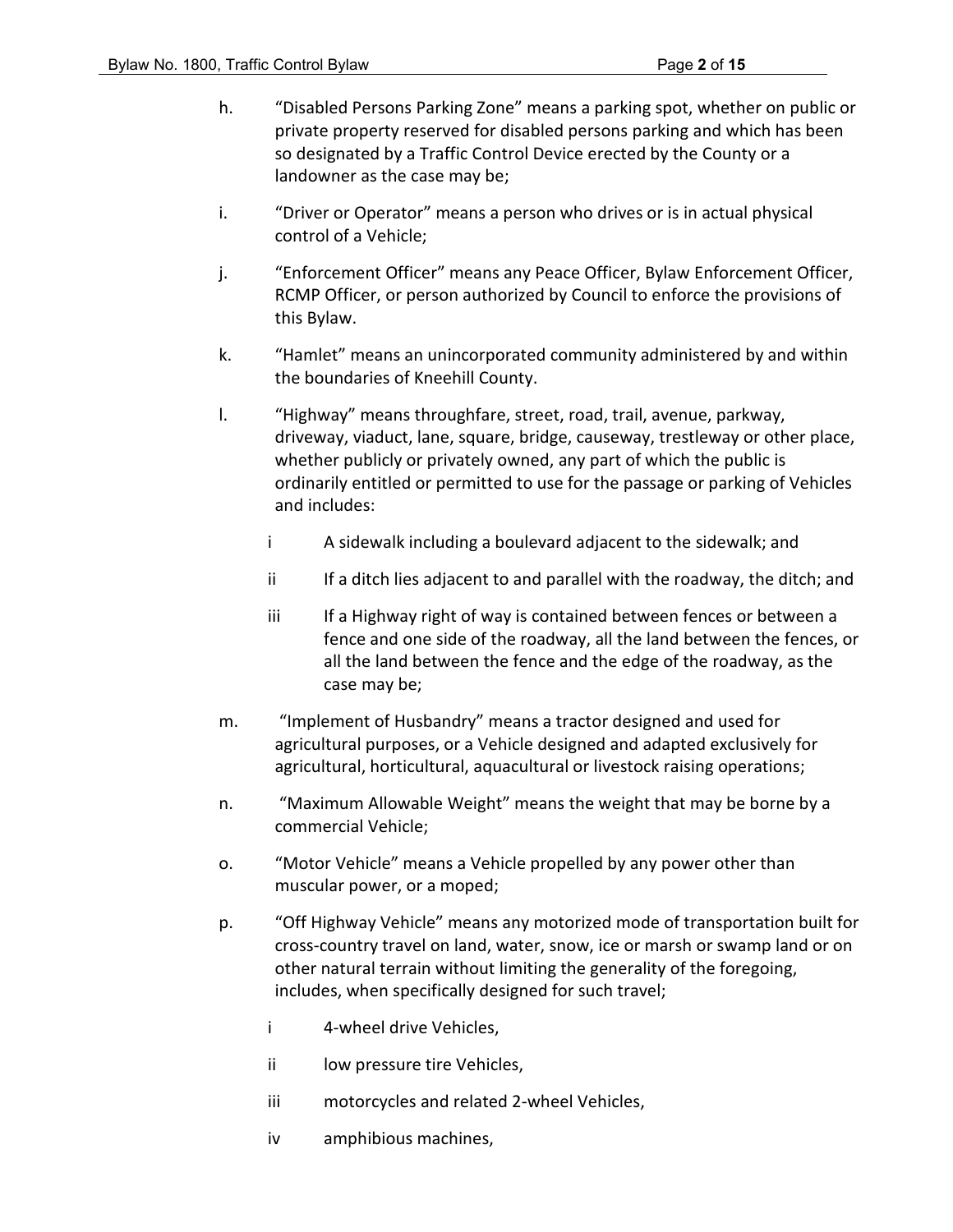- v all-terrain Vehicles,
- vi miniature motor Vehicles,
- vii snow Vehicles,
- viii minibikes, and
- ix any other means of transportation that is propelled by any power other than muscular power or wind,

but does not include motor boats, or any other Vehicle exempted from being an off Highway Vehicle by provincial regulation;

- q. "Owner" means the person who owns a Vehicle and includes any person renting a Vehicle or having the exclusive use of a Vehicle under a lease that has a term of more than 30 days or otherwise having the exclusive use of a Vehicle for a period of more than 30 days;
- r. "Park" when prohibited means allow a Vehicle (whether occupied or not) to remain standing in one place, except;
	- i when standing temporarily for the purpose of and while actually being engaged in loading or unloading of passengers, or
	- ii when standing in obedience to a Enforcement Officer or traffic control officer;
- s. "Pedestrian" means a person on foot or a person in or on a mobility aid;
- t. "Percentage Axle Weight" means the maximum percentage of weight that is applied to the maximum allowable weights of carrying axles to determine the weight they may bear on a Highway at the points of contact with the Highway;
- u. "Recreational Vehicle" means a Vehicle or Trailer that is designed, constructed and equipped, either temporarily or permanently, as a dwelling place, living abode or sleeping place. This shall include travel Trailers, fifthwheel Trailers, motor homes, tent Trailers, van conversions, holiday trailer, and truck campers.
- v. "Road Allowance" means any land dedicated as a road right-of-way that has not been developed, whether or not the right-of-way is shown on a road plan registered with the Land Titles Registry;
- w. "Road Use Agreement" means a written understanding reached between the County and others in respect of use of Highways under the jurisdiction of Kneehill County;
- x. "Rubbish" means any solid or liquid material or combination thereof; including, but not limited to,
	- i Litter, refuse, garbage, paper, packaging, containers, bottles, cans,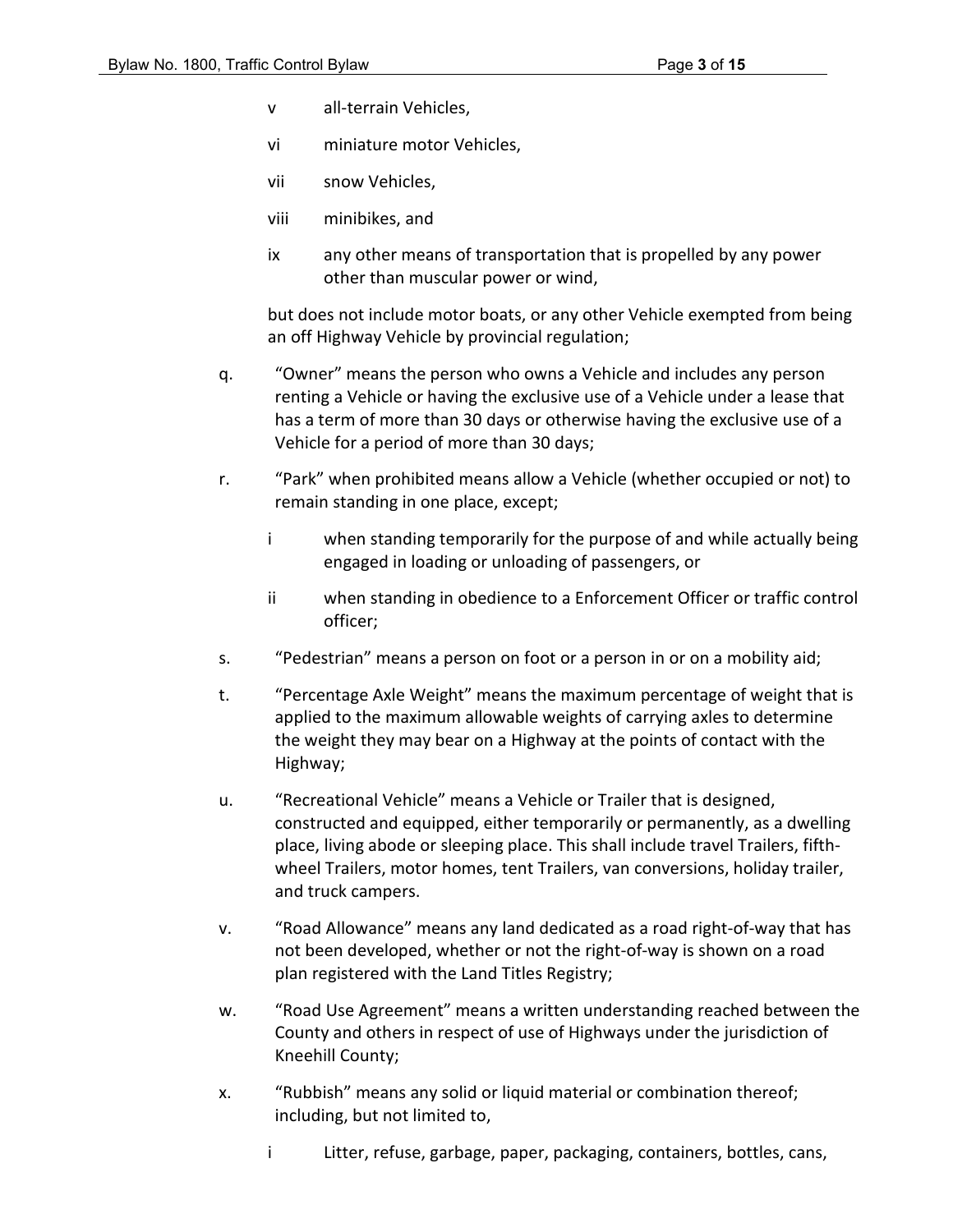grain, grass, hay, straw, manure, human or animal excrement, sewage or the whole or part of an animal carcass, or

- ii The whole or part of any article, raw or processed material, Vehicle or machinery, or any other thing that is designated as waste in the *Environmental Protection and Enhancement Act* of Alberta and the regulations thereto;
- y. "Sidewalk" means the part of a Highway especially adapted for the use of or ordinarily used by pedestrians and includes that part of a Highway between
	- i the curb line, or
	- ii where there is no curb line, the edge of the roadway,
- z. "Track" means to allow, cause, or permit any dirt, soil, mud, gravel, sand, clay, lime, fertilizer, manure, substance or material of any nature or kind whatsoever to become loose or detached or blow, drop, spill, or fall from any Vehicle appurtenances or tires onto a Highway; and the adjacent property line, whether or not it is paved or improved;
- aa. "Traffic Control Device" means any temporary or permanent sign, signal, marking or device placed, marked or erected under the authority of this bylaw for the purpose of regulating, warning or guiding traffic or governing Parking;
- bb. "Trailer" means a Vehicle so designed that it may be attached to or drawn by a motor Vehicle or tractor.
- cc. "Vehicle", other than an Off Highway Vehicle, means a device in, on or by which a person or thing may be transported or drawn on a Highway and includes a combination of Vehicles but does not include a mobility aid.

# **SECTION 2 AUTHORITY**

- 2.1 The CAO is hereby authorized to administer and enforce the provisions of this bylaw and may levy charges in accordance with this bylaw or as may be authorized by Council pursuant to the provisions of this bylaw. When this bylaw authorizes the County to act or gives the County a discretion, the CAO is authorized to act on behalf of the County.
- 2.2 Except as otherwise set out, in this bylaw, Council hereby delegates to the CAO the authority to regulate and control the use of all Highways in the County as defined in this bylaw or the *Traffic Safety Act*, should the Enforcement Officer have the provincial authority to do so.
- 2.3 The CAO is authorized to designate where any Traffic Control Device shall be placed and to arrange for the installation of such devices.

#### **SECTION 3 ROAD PROTECTION**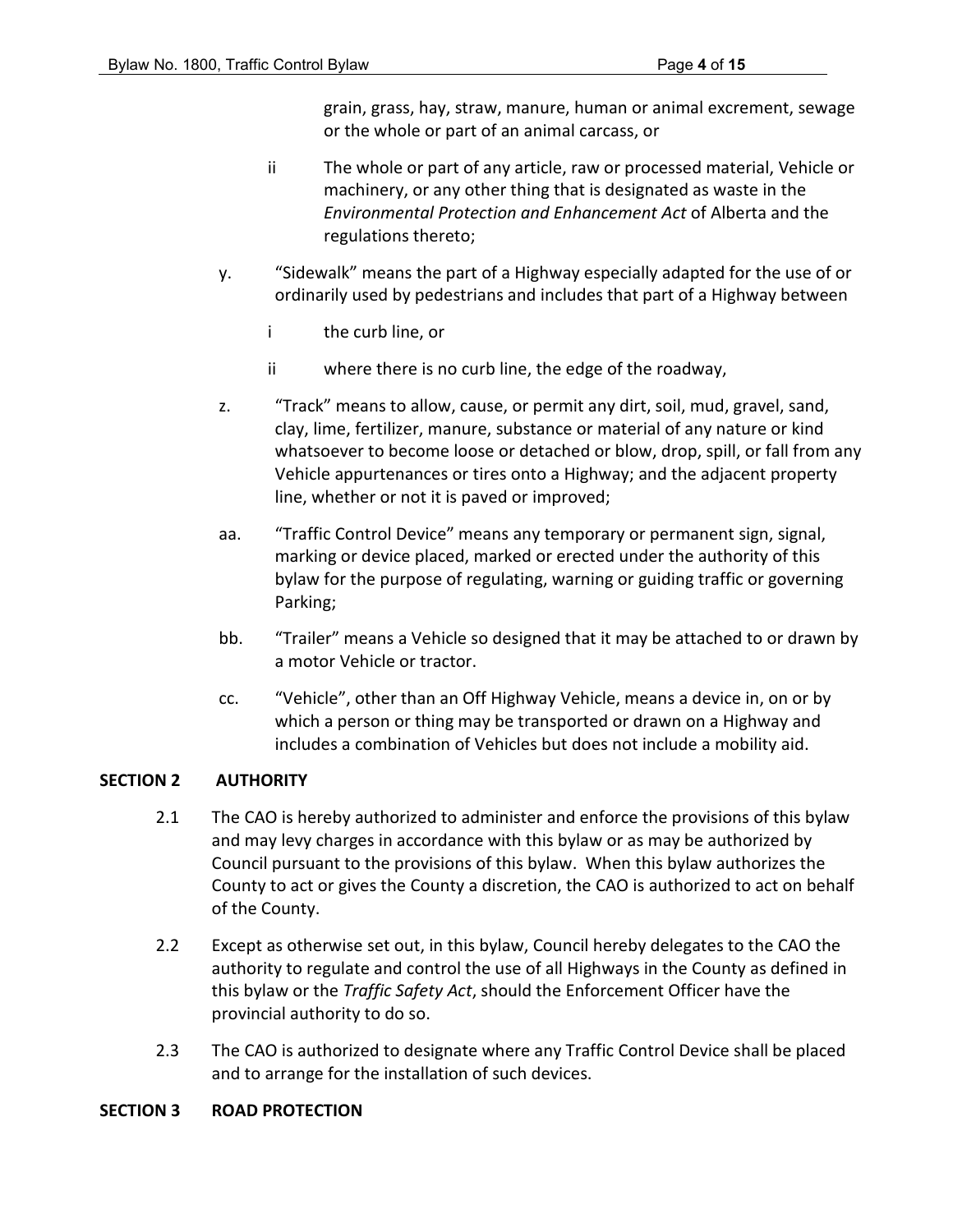- 3.1 No person shall do any act that is likely to cause or do damage to one or more of the following:
	- a. a Highway,
	- b. a culvert,
	- c. a bridge,
	- d. any public property, or
	- e. any private property permitted by the County to be situated within a Highway or Road Allowance
- 3.2 No person shall do any act that is likely to cause or does cause an obstruction to be on or within one or more of the following:
	- a. a Highway,
	- b. a culvert,
	- c. a bridge,
	- d. any public property, or
	- e. any private property permitted by the County to be situated within a Highway or Road Allowance.
- 3.3 Excepting 3.2, a person may apply for a temporary encroachment agreement for up to 30 days to the CAO, who may impose conditions on the temporary encroachment as part of the approval process. A temporary encroachment agreement is an understanding reached between the County and others in respect to temporary obstruction or encroachment within a Highway, for no more than 30 days, and shall not interfere with traffic or parking;
- 3.4 No person shall operate a Vehicle with a load that is likely to shift, slip, leak, blow off or fall off the Vehicle.
- 3.5 No person shall operate a Vehicle containing a load of earth, sand, or gravel on a Highway unless the container and load are covered at all times.
- 3.6 In the event that any part of a Vehicle, load or other materials becomes loose or detached or blows, leaks, spills or falls from any Vehicle onto a Highway, it shall be the duty of the driver of the Vehicle to forthwith take all reasonable precautions to safeguard traffic and also remove such materials from the Highway.
- 3.7 An Enforcement Officer may order a load or cargo being carried on a Vehicle to be properly contained before the Vehicle is allowed to proceed.
- 3.8 No person shall operate or move on a Highway any Vehicle, equipment, machine not equipped with rubber tires or tracks which support the weight of the Vehicle or equipment or machine while being operated or moved on a Highway unless written permission to do so has been obtained from the County.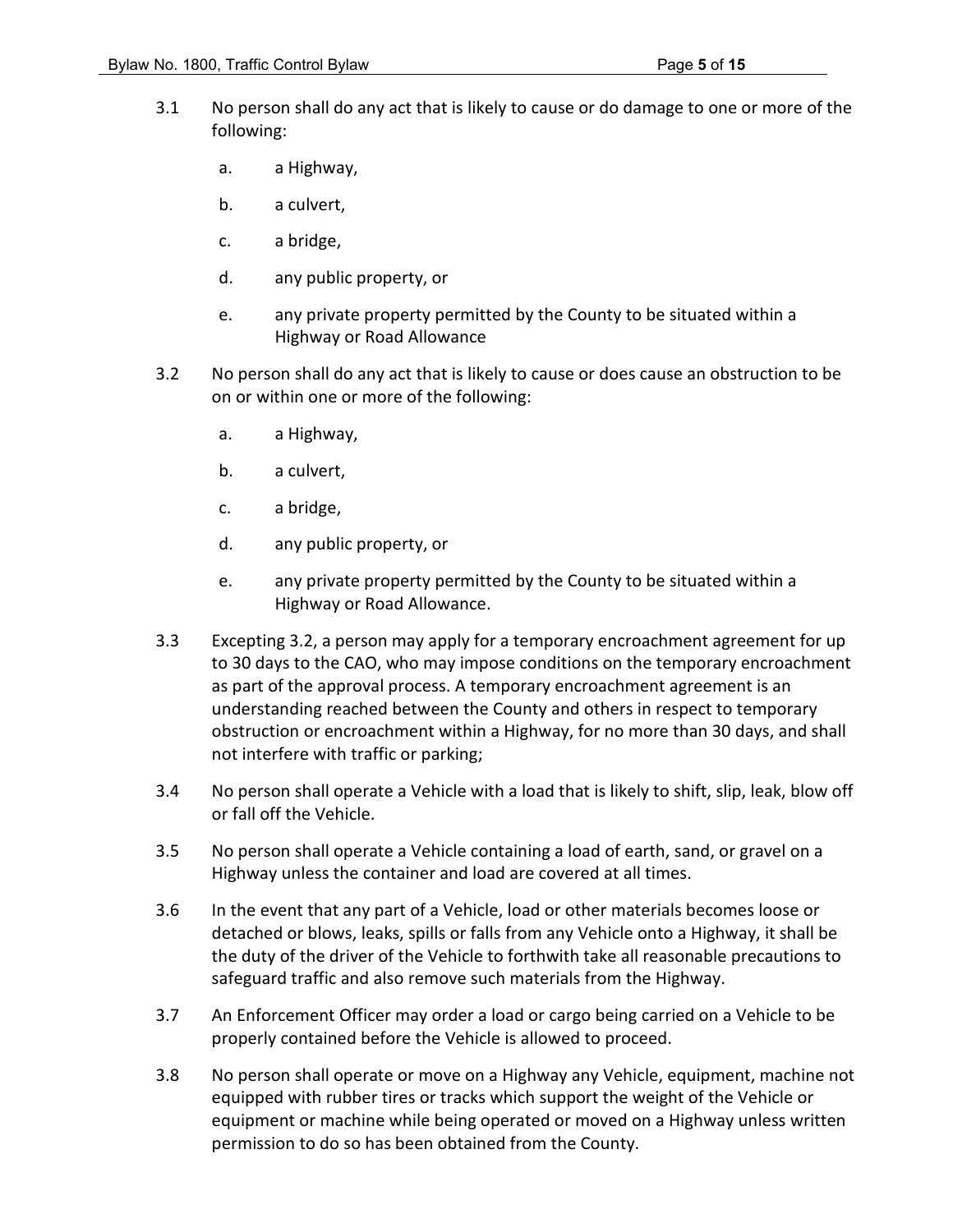- 3.9 No person shall move or cause or allow to be moved any Implement of Husbandry, machine, Off Highway Vehicle, or Vehicle if such movement is likely to cause the spread of noxious weeds or weed seeds.
- 3.10 For the purposed of Section 3.9, "noxious weeds" means a plant designated as such under the *Weed Control Act* of Alberta.
- 3.11 No person shall remove from a Highway any gravel, asphalt, pavement or other material used to surface a roadway.
- 3.12 No person shall deposit or dispose of rocks, brush, roots, twigs, branches or any other rubbish, refuse or debris in a ditch or on any portion of a Highway without written permission to do so from the County.
- 3.13 No person shall cause or allow oil or any chemical or any liquid to be placed on a Highway without obtaining written permission to do so from the County.
- 3.14 No person shall cause or allow to be deposited or disposed of on a Highway any substance or object which may be or is hazardous to a person or Vehicle.
- 3.15 No person shall construct an access onto or within a Highway right of way or road allowance without written permission to do so from the County.
- 3.16 No person shall drive, operate or permit to be driven or operated any Vehicle or equipment of any nature or kind in such a manner as to Track upon a Highway.
- 3.17 Any person who Tracks upon a Highway shall be liable to clean up or remove the substance or material tracked upon the Highway.
- 3.18 Where the driver, operator or owner of a Vehicle Tracks upon a Highway and does not comply with Section 3.17, the County may clean up or remove the substance, and the driver, operator or owner is liable for such removal costs.
- 3.19 Notwithstanding anything in Section 3, no person shall cause, allow or do any act that is liable to or does create an unsafe condition or a traffic hazard to exist on a Highway without written permission to do so from the County.

#### **SECTION 4 WEIGHT RESTRICTIONS AND ROAD BANS**

- 4.1 The CAO is hereby authorized to:
	- a. impose restrictions on the weight of Vehicles permitted on any Highway, or portion thereof, under the direction, control and management of the County;
	- b. impose road bans on any Highway, or portion thereof, under the direction, control and management of the County; and
	- c. establish exceptions to weight restrictions and road bans imposed in accordance with subsections a and b contained herein; and
	- d. establish bridge locations, with the maximum allowable weight allowed on those bridges.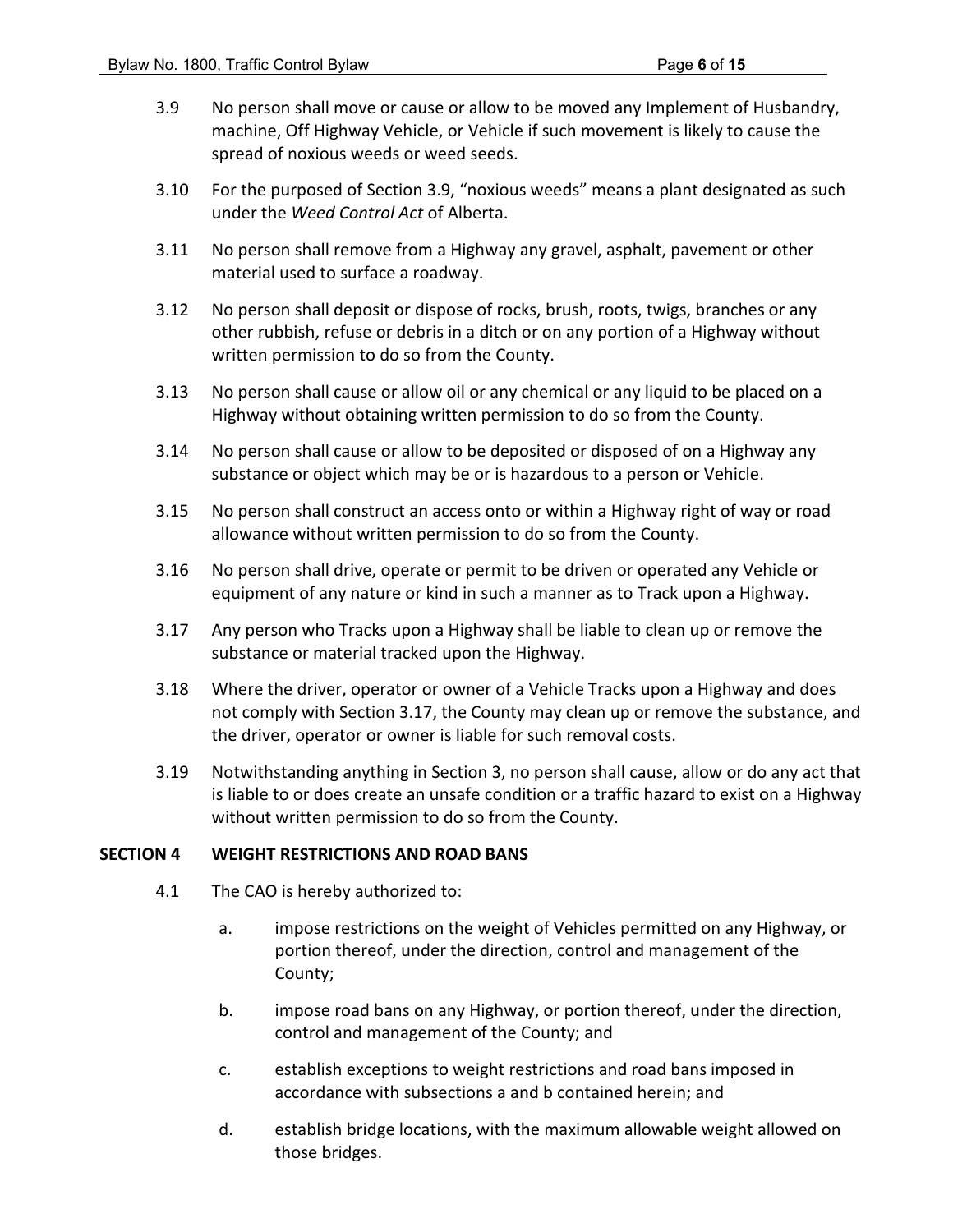- 4.2 The CAO shall cause Traffic Control Devices to be placed along the Highway, where considered necessary, to notify operators of applicable weight restrictions and road bans.
- 4.3 Unless another weight restriction is established by the County, the maximum allowable weight on a Highway is the same as the maximum allowable weight specified in the *Traffic Safety Act* and regulations thereto*.*
- 4.4 Pursuant to this section, no person shall operate a Vehicle on a Highway contrary to the said weight restriction or road ban.
- 4.5 No person shall operate on a Highway a Vehicle or Vehicle and cargo which exceeds the maximum allowable weight for the Vehicle as stipulated on the certificate of registration for the Vehicle.
- 4.6 No person shall operate on a Highway a Vehicle or Vehicle and cargo which exceeds the maximum allowable weights for the steering axles of the Vehicle as determined in accordance with the *Traffic Safety Act* and regulations thereto.
- 4.7 No person shall operate on a Highway a Vehicle or Vehicle and cargo which exceeds the maximum percentage weight allowance for the carrying axles of the Vehicle without obtaining written permission from the County before operating the Vehicle on a Highway during a road ban.

### **SECTION 5 RATES OF SPEED**

- 5.1 No person shall operate a Vehicle at a rate of speed greater than eighty (80) kilometers per hour on any County Highway unless otherwise posted.
- 5.2 No person shall operate a Vehicle at a rate of speed greater than forty (40) kilometers per hour in a Hamlet unless otherwise posted.
- 5.3 The CAO has authority to prescribe where Traffic Control Devices restricting the speed of Vehicles will be placed to notify drivers of rates of speed. The speed limit on a Highway that does not bear Traffic Control Devices regarding speed limits is presumed to be eighty (80) kilometers per hour in a rural area and forty (40) kilometers per hour in a Hamlet.
- 5.4 The CAO is hereby authorized to fix a maximum speed limit in respect of any part of a Highway under construction, repair or in a state of repair that requires a speed limit other than the posted speed as established in Section 5.3 for the Highway.
- 5.5 Where speed limits are fixed pursuant to Section 5.4, the CAO shall cause to be erected along the Highway signs indicating the speed limit so prescribed.

#### **SECTION 6 PARKING**

6.1 The CAO is authorized to designate and fix locations for "no parking" or "restricted parking" signs and shall set out locations, areas and times, in writing, where operators shall not Park Vehicles, or where parking is restricted to a number of minutes or hours.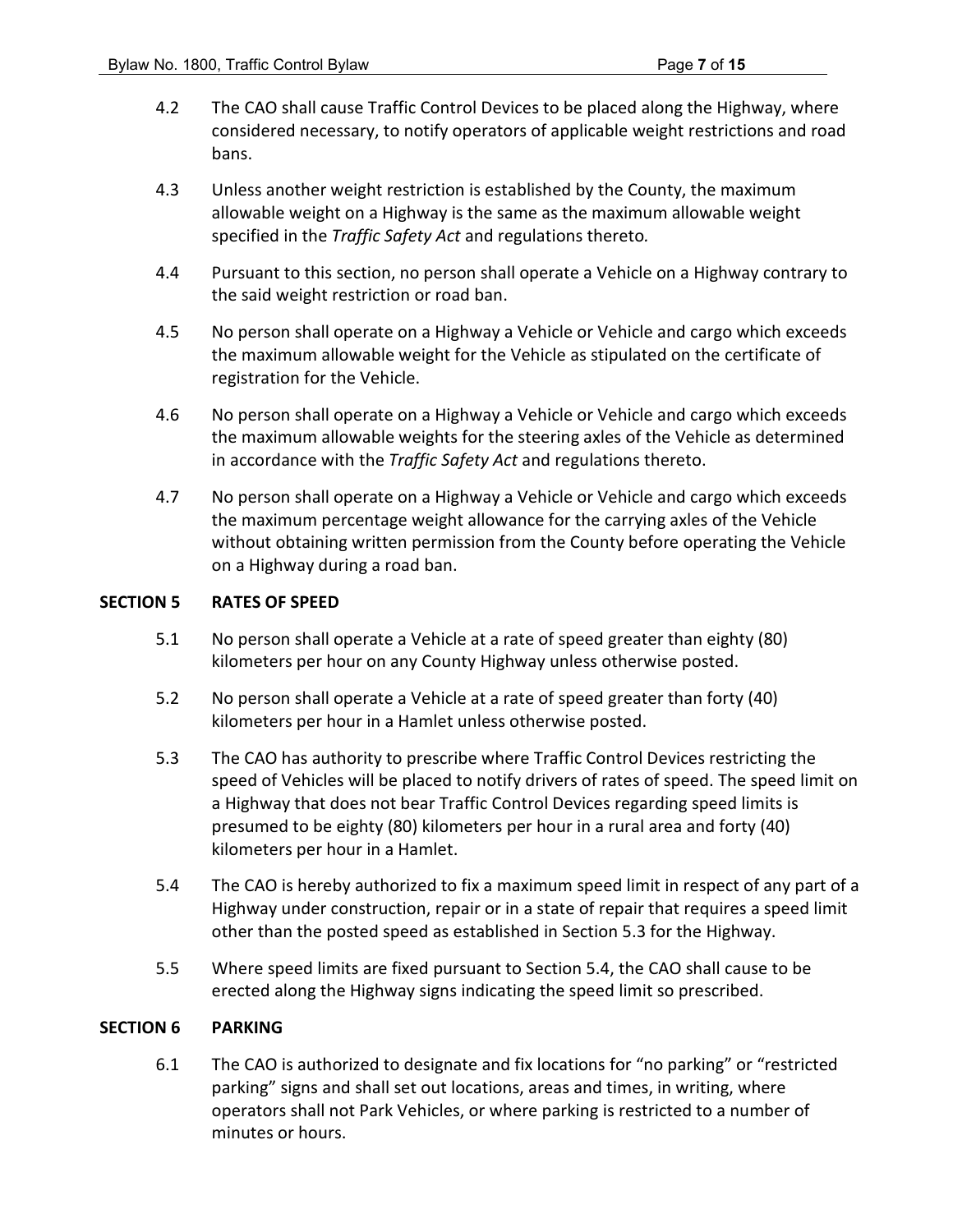- 6.2 No person shall Park a Vehicle in any place or area where a Traffic Control Device prohibits stopping or parking, during the time stopping or parking is prohibited, or where the Traffic Control Device restricts the parking of a Vehicle to a number of minutes or hours, in excess of the time designated on the Traffic Control Device.
- 6.3 Any Vehicle parked contrary to this bylaw may be towed away at the owner's sole expense.
- 6.4 No person shall Park a Vehicle on any Alley unless a Traffic Control Device otherwise permits, except for the following purposes:
	- a. the loading or unloading of goods from a Vehicle for a period not exceeding thirty (30) minutes;
	- b. the loading or unloading of goods or passengers from a Vehicle for a period not exceeding five (5) minutes;
	- c. the loading or unloading of a Disabled Person.
- 6.5 No person shall occupy any recreation Vehicle or holiday trailer as a dwelling or sleeping place at any time while it is parked on the Highway.
- 6.6 A Recreational Vehicle shall not be parked on a Highway within a Hamlet unless it is parked in a location completely adjoining residential property where the permission or authorization of the owner or person in possession or in control of the property has been given for such Parking.
- 6.7 A Recreational Vehicle parked pursuant to this section:
	- a. shall not be parked for more than 72 consecutive hours; and
	- b. shall be removed to an off-Highway location for at least 48 consecutive hours before it may be parked again on a Highway.
- 6.8 No person shall Park a Vehicle or permit a Vehicle to be parked on private property without the permission or authorization of the owner of the private property or a person having lawful possession or control of the private property.
- 6.9 A trailer shall not be parked upon any Highway unless the trailer is attached to a Vehicle by which it may be propelled or drawn and when so attached, the trailer shall be deemed part of the Vehicle and subject to the provisions pertaining to Vehicles.
- 6.10 No person shall Park or permit to be Parked, a Vehicle on any Highway for more than seventy-two (72) consecutive hours unless otherwise permitted by the CAO.
- 6.11 Except for emergency Vehicles, no person shall Park or stop or permit to be Parked or stopped a Vehicle on any Highway, public place or private property in a space designated as a fire lane.
- 6.12 No person shall Park or permit to be Parked, a Vehicle in such a manner so as to obstruct an emergency exit.
- 6.13 No person shall Park a Vehicle in any place designated by a Traffic Control Device as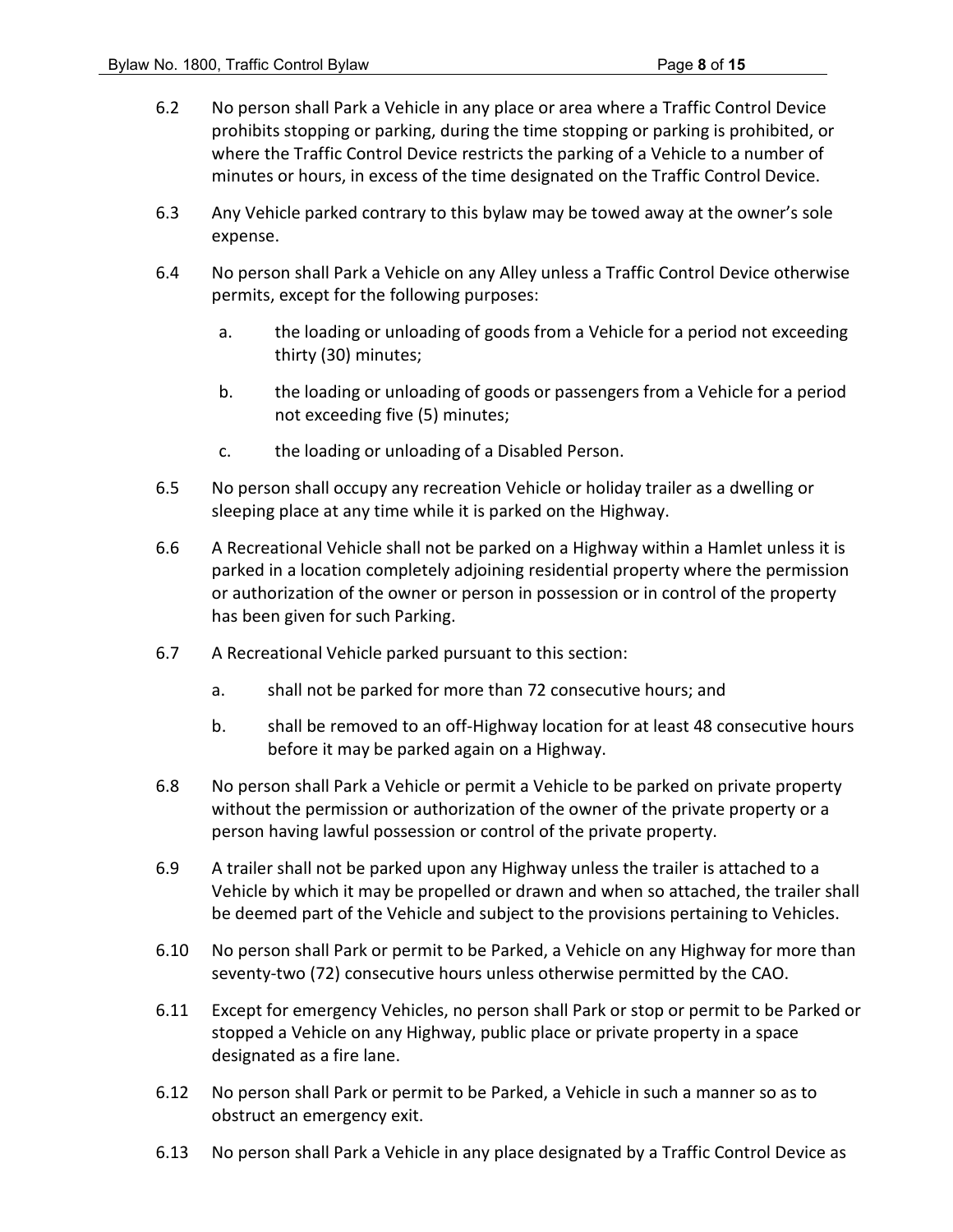reserved for Disabled Persons Parking zone unless the Vehicle clearly displays a placard or license plate issued or recognized by the Province of Alberta to identify a Vehicle transporting a disabled person and the Vehicle is being operated by or is being used to transport a disabled person.

- 6.14 No person shall Park any Vehicle on the Highway within a Hamlet when the Vehicle contains Dangerous Goods.
- 6.15 Section 6.14 does not apply where the Vehicle is Parked while loading or unloading the Dangerous Goods in the ordinary course of business.

### **SECTION 7 STOP AND YIELD**

- 7.1 The CAO is authorized to specify, in writing, the locations where Vehicles are required to stop before proceeding onto a Highway, and direct the placement of Traffic Control Devices at these locations.
- 7.2 The CAO is authorized to specify, in writing, the locations where Vehicles are required to yield right of way to other traffic on any Highway, and direct the placement of Traffic Control Devices at the locations.
- 7.3 When the said Traffic Control Devices mentioned in Sections 7.1 and 7.2 have been installed or erected at the locations designated by the CAO, the operator of a Vehicle shall comply with such Traffic Control Devices.

### **SECTION 8 SIDEWALKS**

- 8.1 The owner or occupant of a private parcel of land adjacent to a paved or improved Sidewalk shall remove snow and ice from that portion of the Sidewalk adjacent to the parcel so that the Sidewalk is cleared to the bare surface within forty-eight (48) hours after the snow and ice has been deposited or formed.
- 8.2 No person shall remove nor allow the removal of snow or ice from any paved or improved Sidewalk by causing such snow or ice to be placed upon any other portion of the paved or improved Sidewalk, other part of the Highway nor any other public place.
- 8.3 Where the owner or occupant of a parcel of land does not comply with Section 8.1 or 8.2, the County may remove the snow and ice, and the owner of the parcel is liable for such removal costs.
- 8.4 Where the owner or occupant fails to pay the expenses and costs of removal referred to in Section 8.3, such costs may be added to the tax roll of the parcel of land.

# **SECTION 9 AGREEMENTS AND PERMITS**

- 9.1 Compliance with the provisions of Section 3 may be waived where a person obtains written permission or enters into a road use agreement before the Highway is used in a manner contrary to one of the aforementioned sections.
- 9.2 A person who fails to comply with the conditions of
	- a. an overweight or over dimensional permit issued by the Alberta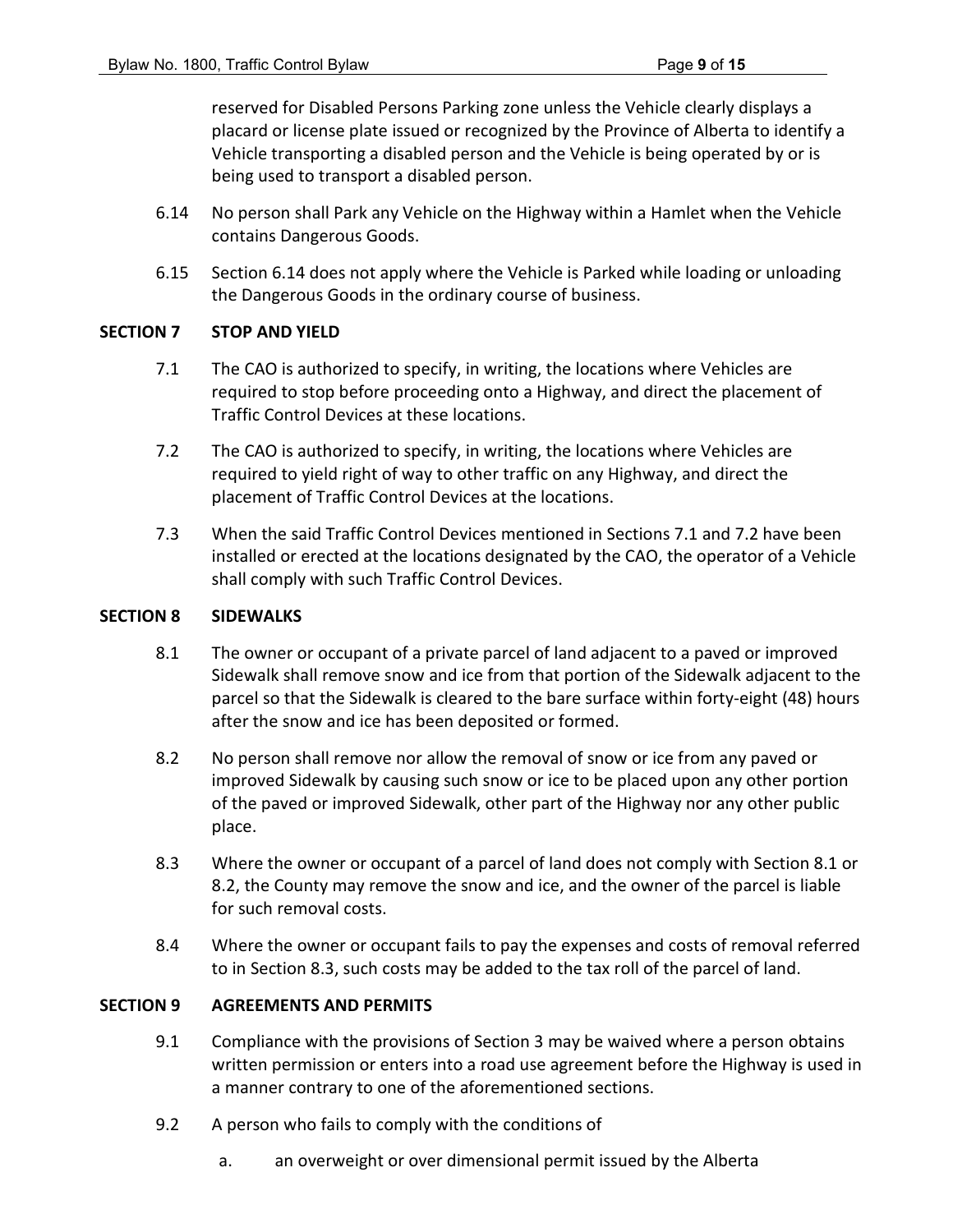Government,

- b. a road use agreement,
- c. a road crossing agreement,
- d. a temporary encroachment agreement,
- e. permission to move an overweight or over dimensional load issued by the County,

issued pursuant to Section 9.1 is guilty of an offence.

- 9.3 Failing to comply with the conditions of a permit or agreement issued under Subsection 9.1 renders the permit or agreement invalid and any procedure or prosecution subsequent to the violation of a condition of a permit or agreement will proceed as though the permit or agreement did not exist.
- 9.4 A permit, agreement or authorization mentioned in Section 9 shall be made available to an Enforcement Officer immediately upon request.
- 9.5 Nothing in this section shall obligate the CAO to issue any permit or approval, or sign or enter into, the said agreements.

#### **SECTION 10 OFF-HIGHWAY VEHICLES**

- 10.1 Anyone may operate an Off-Highway Vehicle on a Highway that is maintained by the County, subject to the following conditions:
	- a. Operators of Off-Highway Vehicles on County Highways shall travel on the extreme right-hand side of the road or in the ditch, in the same direction as the motoring public and shall travel single file at all times.
	- b. The maximum speed at which Off-Highway Vehicles are permitted to travel on Highways is (fifty) 50 kilometers per hour.
	- c. Operators of Off-Highway Vehicles within all Hamlets in the County shall use the Highways within the Hamlet only to leave and return to the residence by the shortest route possible.
	- d. No person shall operate an Off-Highway Vehicle within any park, as defined in the Parks and Open Space Area Bylaw.
	- e. No person shall operate an Off-Highway Vehicle on any Highway where signs prohibit.
- 10.2 For the purpose of Section 10.1 (e) the CAO is authorized to specify, in writing, the Highways where Off-Highway Vehicles may be prohibited and direct the placement of Traffic Control Devices at these locations.
- 10.3 No person shall operate an Off-Highway Vehicle within the limits of a Hamlet at a speed in excess of (fifteen) 15 kilometers per hour.
- 10.4 Drivers operating a properly registered and insured Off-Highway Vehicle are exempt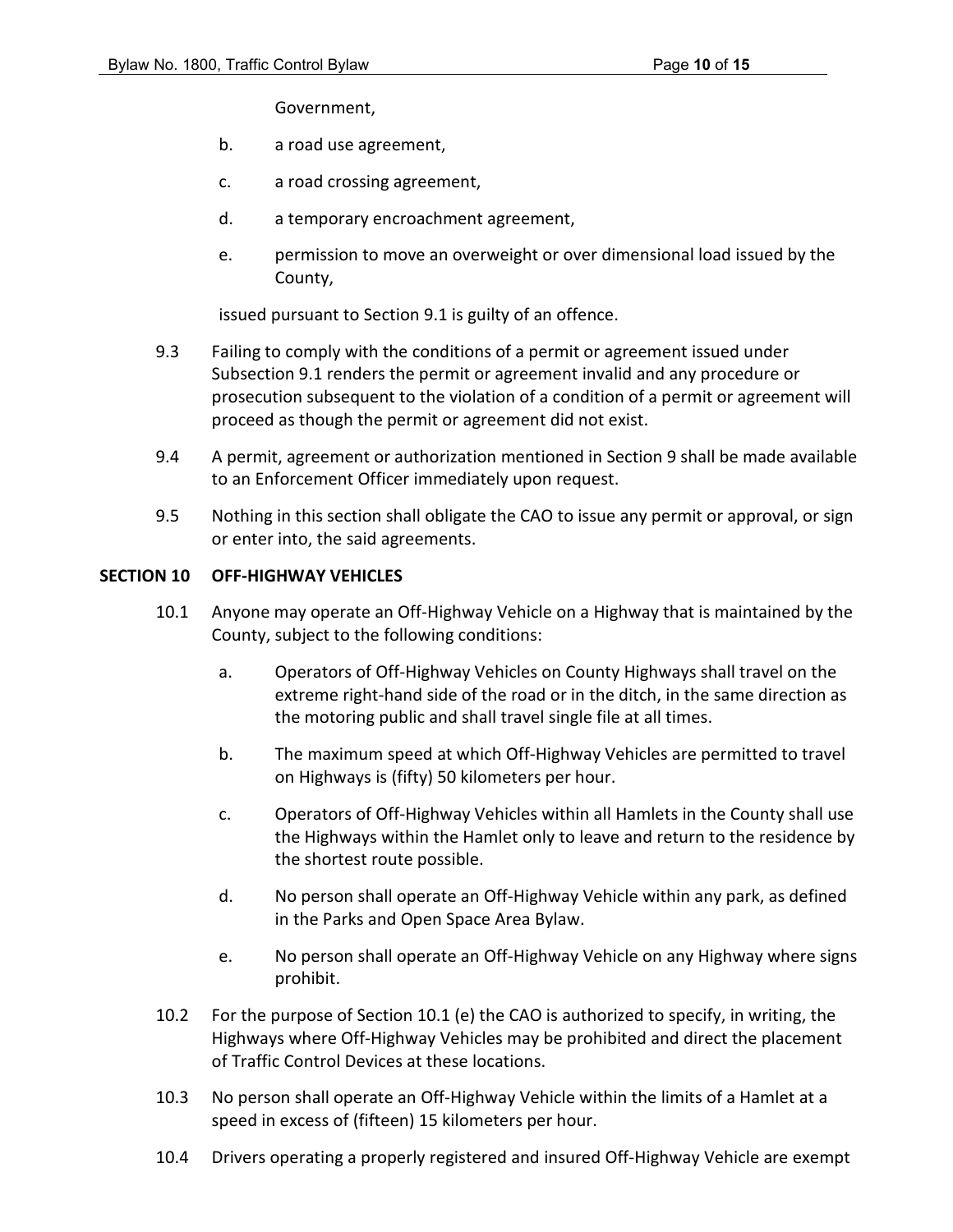from Sections 10.1 (a) and 10.1 (b) while engaged in the controlling the movement of livestock along a road which is subject to the direction, control, and management of the County.

10.5 County maintenance Vehicles and equipment, and emergency Vehicles are exempt from Sections 10.1 (c), 10.1 (d), and 10.1 (e).

### **SECTION 11 PENALTIES**

- 11.1 At the discretion of an Enforcement Officer, a summons may be issued in respect of a Bylaw offence.
- 11.2 If a summons is issued in respect of an offence, the summons must specify the fine amount established by the Bylaw for the offence.
- 11.3 A person who is charged with an offence may, if a summons is issued in respect of the offence, pay the fine amount established by the Bylaw for the offence as enumerated on Appendix A attached hereto and if the amount is paid on or before the required date the person will not be prosecuted for the offence.
- 11.4 If a Summons is issued in respect to a Bylaw offence, the Summons may:
	- a. specify the fine amount established by the Bylaw for the offence in accordance with Appendix A attached hereto; OR
	- b. require a person to appear in court without the alternative of making a voluntary payment OR
	- c. if the Summons specifies the fine amount established by the Bylaw for the offence, make a voluntary payment equal to the specified fine.
- 11.5 Unless otherwise specified in this Bylaw, a person who is found guilty of an offence is liable to a fine in an amount not less than that specified in the Bylaw, and not exceeding \$10,000.00, and to imprisonment for not more than one year for nonpayment of the fine.
- 11.6 If a person is found guilty of an offence, the court may, in addition to any fine or other penalty imposed, order the person to comply with this Bylaw or a license, permit or other authorization issued under this Bylaw, or a condition of any of them.
- 11.7 In the case of an offence that is of a continuing nature a contravention constitutes a separate offence in respect of each day or part of a day on which it continues.
- 11.8 A person who is found guilty of an offence is liable to the imposition of a penalty for the offence that is in addition to a fine so long as the penalty relates to a fee, cost, rate, toll or charge that is associated with the conduct that gives rise to the offence.
- 11.9 Any person who violates any of the provisions of this Bylaw shall be deemed to be in contravention of this Bylaw.
- 11.10 Any person who contravenes or allows any other person to contravene any other of the terms, conditions or provisions of this Bylaw shall be deemed to be in contravention of this Bylaw.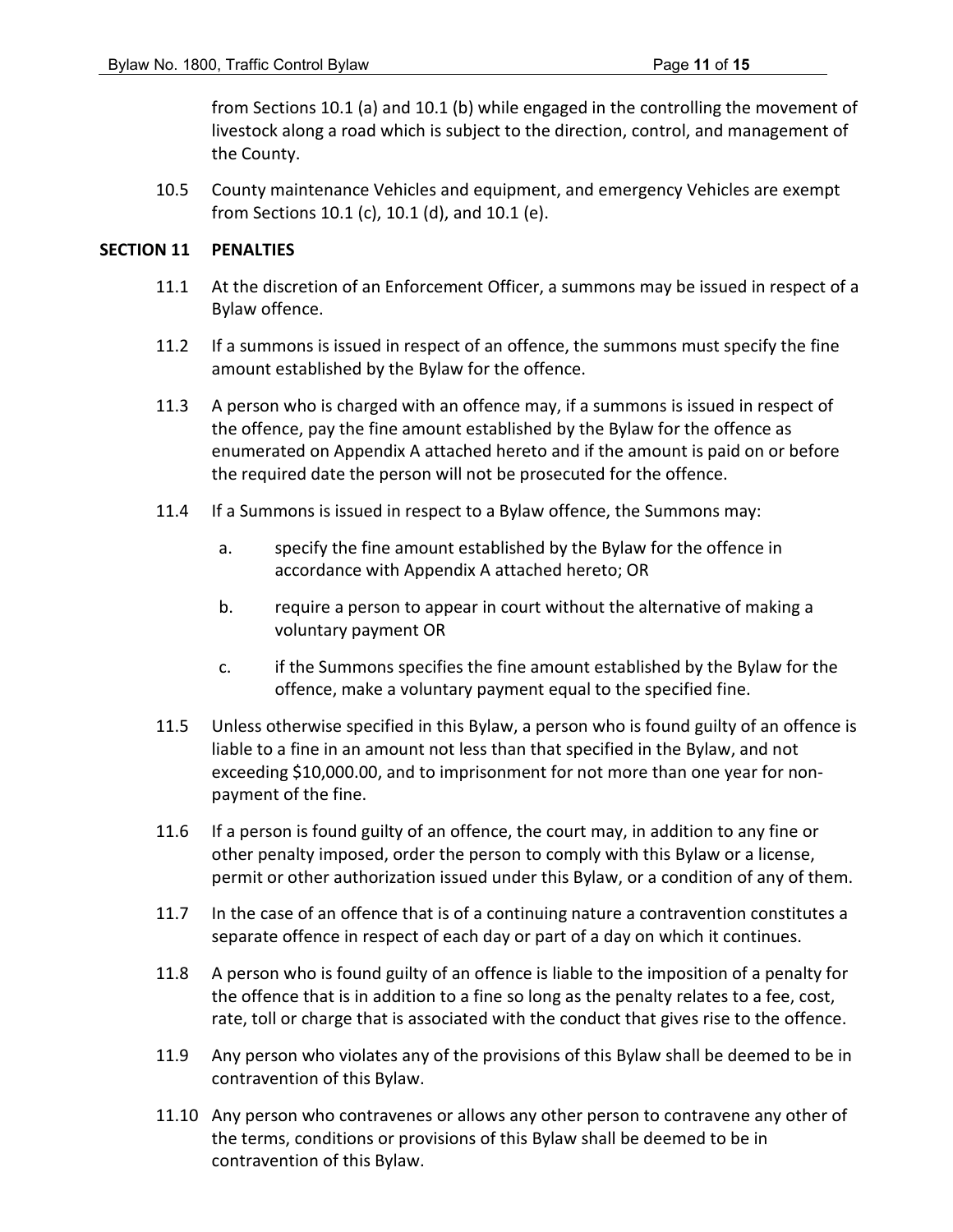#### MINIMUM AND SPECIFIED PENALTIES **SECTION 12**

- $12.1$ The minimum and specified penalties for a violation of any provisions of this bylaw are shown in Appendix A of this bylaw.
- 12.2 Any penalty not listed in Appendix A will be determined by the Alberta Traffic Safety Act.

#### **SECTION 13 SEVERABILITY**

13.1 If any provisions of this Bylaw are declared invalid because of any word, phrase, clause, sentence, paragraph, or section of this Bylaw, or any documents which form part of this Bylaw or an application to any person or circumstance is declared invalid, the remaining provisions shall not be affected thereby, but shall remain in force.

#### **SECTION 14 EFFECTIVE DATE AND REPEALED BYLAWS**

- This Bylaw comes into effect upon third reading of this Bylaw. 14.1
- Bylaws 1634, 1631, 1613, 1594, 1580, 1538, 1545, 1535, 1529, 1526, 1521, 1520, 14.2 1469, 1465, 1464, 1458, 1457, 1430, 1375, 1332, 1302, 1274, 1271, 1269, and 1056 are hereby repealed on the date of final passing of this bylaw.

READ a first time on this 20<sup>th</sup> day of July 2021.

READ a second time on this 17<sup>th</sup> day of August 2021.

READ a third time this 14<sup>th</sup> day of September 2021.

Signed this  $\mathcal{Y}^{\mu}$  of Septenber., 2021.

Reeve

Jerry Wittstock

Chief Administrative Officer

Mike Haugen

Septen Son 29, 2021.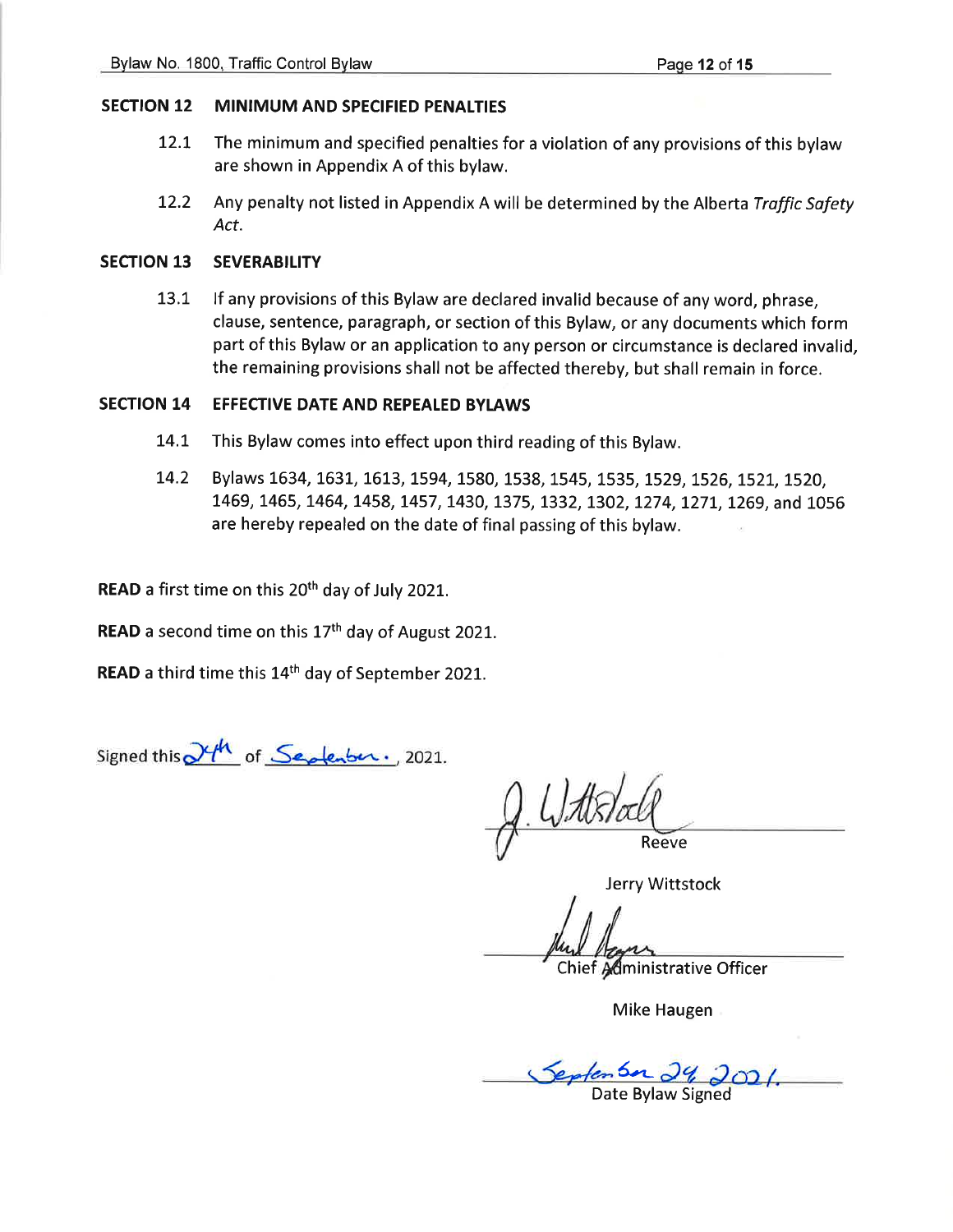# **APPENDIX A**

| <b>Section</b>   | <b>Offence</b>                                                                                                           | 1st            | 2nd            | 3rd            |
|------------------|--------------------------------------------------------------------------------------------------------------------------|----------------|----------------|----------------|
|                  | <b>Description</b>                                                                                                       | <b>Offence</b> | <b>Offence</b> | <b>Offence</b> |
| <b>Section 3</b> | <b>Road Protection</b>                                                                                                   |                |                |                |
| 3.1(a)           | Cause damage to a Highway                                                                                                | \$250.00       | \$500.00       | <b>COURT</b>   |
| 3.1(b)           | Cause damage to a culvert                                                                                                | \$250.00       | \$500.00       | <b>COURT</b>   |
| 3.1(c)           | Cause damage to a bridge                                                                                                 | \$250.00       | \$500.00       | <b>COURT</b>   |
| 3.1(d)           | Cause damage to public property                                                                                          | \$250.00       | \$500.00       | <b>COURT</b>   |
| 3.1(e)           | Cause damage to private property on a Highway                                                                            | \$250.00       | \$500.00       | <b>COURT</b>   |
| 3.2(a)           | Cause/allow an obstruction on a Highway                                                                                  | \$150.00       | \$300.00       | <b>COURT</b>   |
| 3.2(b)           | Cause/allow an obstruction on a culvert                                                                                  | \$150.00       | \$300.00       | <b>COURT</b>   |
| 3.2(c)           | Cause/allow an obstruction on a bridge                                                                                   | \$150.00       | \$300.00       | <b>COURT</b>   |
| 3.2(d)           | Cause/allow an obstruction on any public property                                                                        | \$150.00       | \$300.00       | <b>COURT</b>   |
| 3.2(e)           | Cause/allow an obstruction on private property on a<br>Highway                                                           | \$150.00       | \$300.00       | <b>COURT</b>   |
| 3.4              | Load or cargo likely to shift/slim/blow off/fall off                                                                     | \$150.00       | \$300.00       | <b>COURT</b>   |
| 3.5              | Failure to cover load                                                                                                    | \$150.00       | \$300.00       | <b>COURT</b>   |
| 3.6              | Failure to remove item from the Highway after it became<br>loose or detached or blew, spilled or fell from their Vehicle | \$250.00       | \$500.00       | <b>COURT</b>   |
| 3.8              | Operate Vehicle/machine not equipped with rubber tires<br>on the Highway                                                 | \$150.00       | \$300.00       | <b>COURT</b>   |
| 3.9              | Operate a Vehicle in such away to likely cause the spread<br>of noxious weeds or weed seeds.                             | \$150.00       | \$300.00       | <b>COURT</b>   |
| 3.11             | Remove surface material from Highway                                                                                     | \$250.00       | \$500.00       | <b>COURT</b>   |
| 3.12             | Deposit rocks/brush/rubbish/debris in a ditch                                                                            | \$1000.00      | \$2000.00      | <b>COURT</b>   |
| 3.13             | Deposit oil/chemical/liquid on Highway                                                                                   | \$500.00       | \$1000.00      | <b>COURT</b>   |
| 3.14             | Deposit hazardous material on Highway                                                                                    | \$500.00       | \$1000.00      | <b>COURT</b>   |
| 3.15             | Unlawfully construct an access on a Highway                                                                              | \$500.00       | \$1000.00      | <b>COURT</b>   |
| 3.16             | Operate Vehicle or equipment in such a manner as to Track<br>upon a Highway                                              | \$250.00       | \$500.00       | <b>COURT</b>   |
| 3.19             | Create an unsafe condition on a Highway                                                                                  | \$250.00       | \$500.00       | <b>COURT</b>   |
| <b>Section 4</b> | <b>Weight Restrictions and Road Bans</b>                                                                                 |                |                |                |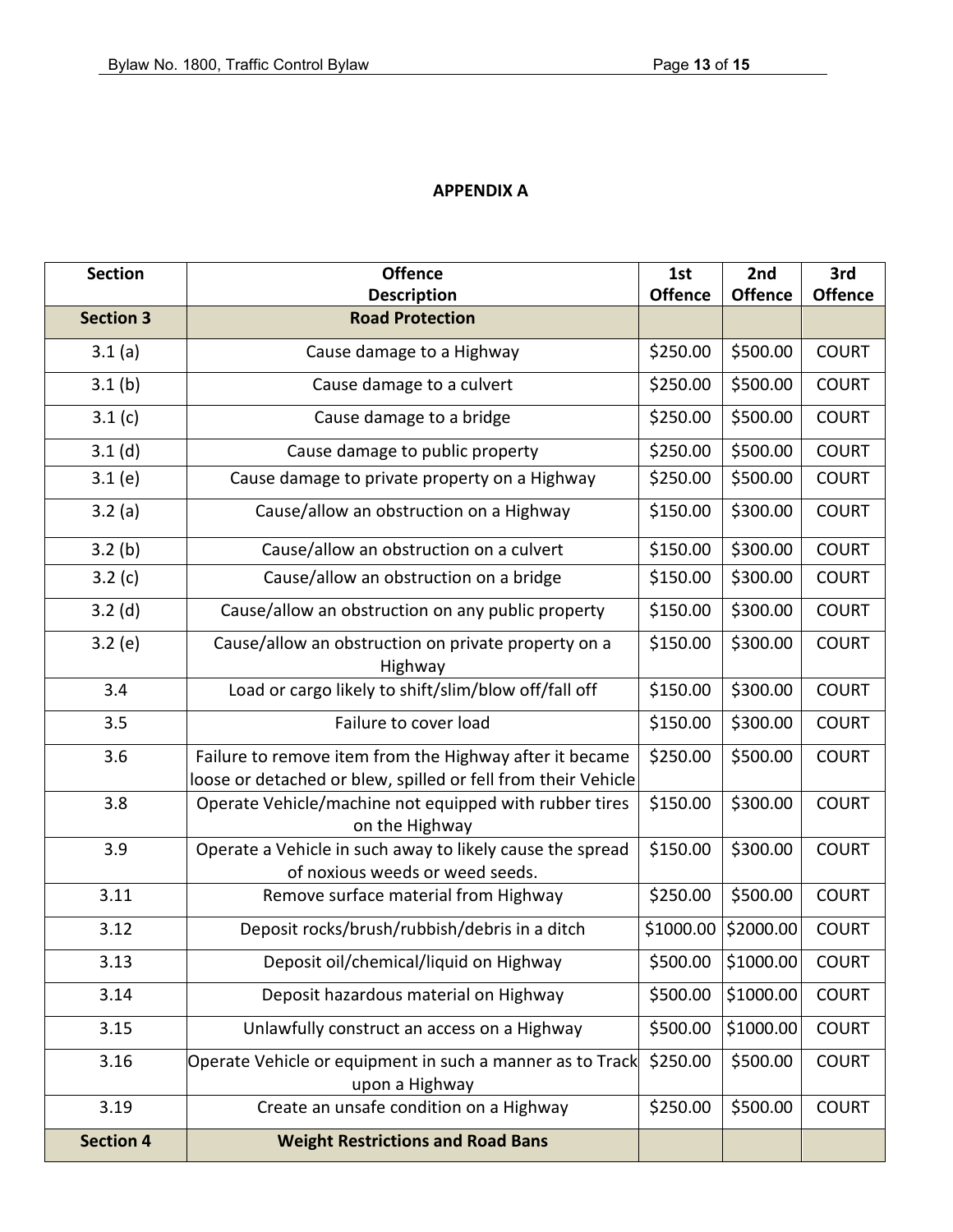| 4.4              | Operate a vehicle contrary to said weight restriction or<br>road ban                                                                     | \$200.00              | \$300.00              | <b>COURT</b>          |
|------------------|------------------------------------------------------------------------------------------------------------------------------------------|-----------------------|-----------------------|-----------------------|
| 4.5              | Operate a Vehicle exceeding maximum allowable weight                                                                                     | \$200.00              | \$300.00              | <b>COURT</b>          |
| <b>Section</b>   | <b>Offence Description</b>                                                                                                               | 1st<br><b>Offence</b> | 2nd<br><b>Offence</b> | 3rd<br><b>Offence</b> |
| 4.6              | Operate a Vehicle overweight on an axle                                                                                                  | \$200.00              | \$300.00              | <b>COURT</b>          |
| 4.7              | Operate a Vehicle exceeding road ban weight                                                                                              | \$200.00              | \$300.00              | <b>COURT</b>          |
| <b>Section 6</b> | <b>Parking</b>                                                                                                                           |                       |                       |                       |
| 6.2              | Parking where prohibited by a traffic control device or in<br>excess of the specified time limits                                        | \$75.00               | \$150.00              | <b>COURT</b>          |
| 6.4              | Parking in an Alley                                                                                                                      | \$75.00               | \$150.00              | <b>COURT</b>          |
| 6.5              | Occupy recreation Vehicle as a dwelling or sleeping place<br>on a Highway                                                                | \$100.00              | \$250.00              | <b>COURT</b>          |
| 6.6              | Recreational Vehicle parked on a Highway without the<br>permission or authorization of the owner or person in<br>possession of property. | \$50.00               | \$100.00              | <b>COURT</b>          |
| 6.7              | Recreational Vehicle parked for more than 72 hours                                                                                       | \$50.00               | \$100.00              | <b>COURT</b>          |
| 6.8              | Parking on personal property without the owners<br>authorization                                                                         | \$75.00               | \$150.00              | <b>COURT</b>          |
| 6.9              | Park an unattached trailer on a Highway                                                                                                  | \$50.00               | \$100.00              | <b>COURT</b>          |
| 6.10             | Parking a Vehicle on a Highway for more than 72 hours                                                                                    | \$50.00               | \$100.00              | <b>COURT</b>          |
| 6.11             | Parking a Vehicle in a fire lane                                                                                                         | \$250.00              | \$500.00              | <b>COURT</b>          |
| 6.12             | Park a Vehicle so as to obstruct an emergency exit.                                                                                      | \$250.00              | \$500.00              | <b>COURT</b>          |
| 6.13             | Park in Disabled Person Parking Zone or no placard or<br>license plate indicating "disabled"                                             | \$250.00              | \$500.00              | <b>COURT</b>          |
| 6.14             | Parking within a Hamlet while carrying Dangerous Goods                                                                                   | \$250.00              | \$500.00              | <b>COURT</b>          |
| <b>Section 8</b> | <b>Sidewalks</b>                                                                                                                         |                       |                       |                       |
| 8.1              | Failure to clear the snow within 48 hours of accumulation<br>of snow or ice                                                              | \$50.00               | \$100.00              | <b>COURT</b>          |
| 8.2              | Placing snow onto a portion of a sidewalk, Highway or<br>public place                                                                    | \$100.00              | \$200.00              | <b>COURT</b>          |
| <b>Section 9</b> | <b>Agreements and Permits</b>                                                                                                            |                       |                       |                       |
| 9.2(a)           | Fail to comply with an overweight or over dimensional<br>permit                                                                          | \$250.00              | \$500.00              | <b>COURT</b>          |
| 9.2(b)           | Fail to comply with a road use agreement                                                                                                 | \$500.00              | \$1000.00             | <b>COURT</b>          |
| 9.2(c)           | Fail to comply with a road crossing agreement.                                                                                           | \$500.00              | \$1000.00             | <b>COURT</b>          |
| $9.2$ (d)        | Fail to comply with a temporary encroachment agreement                                                                                   | \$500.00              | \$1000.00             | <b>COURT</b>          |
| 9.2(e)           | Fail to comply with permissions given to move an                                                                                         | \$500.00              | \$1000.00             | <b>COURT</b>          |